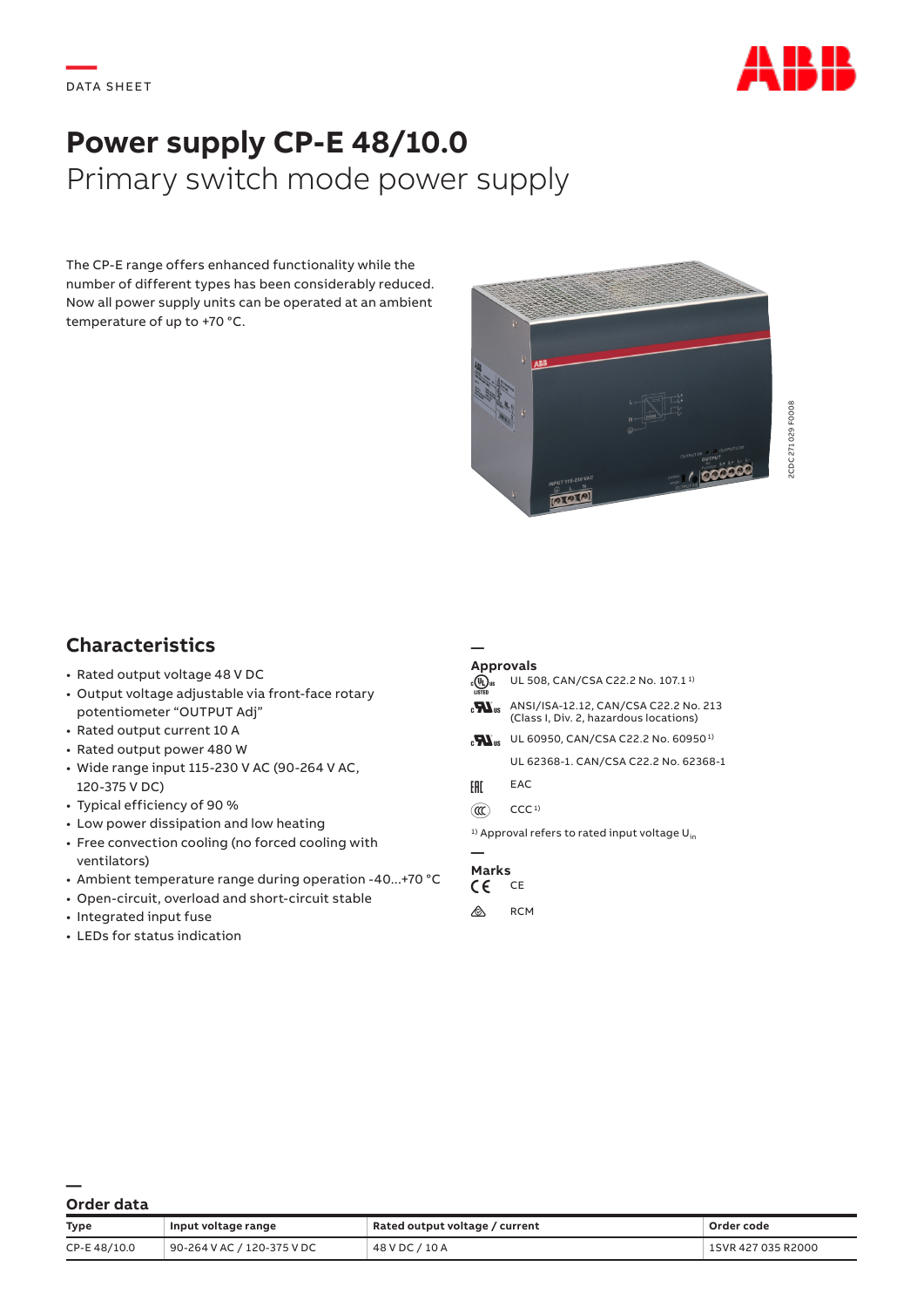# **Functions**



## **Application**

The primary switch mode power supply offers two voltage input ranges. This enables the supply with AC or DC. Furthermore it is equipped with two generous capacitors, which ensure mains buffering of at least 30 ms (at 230 V AC). That is why the devices can be used worldwide also in high fluctuating networks and battery-powered plants.

## **Operating mode**

By means of the potentiometer "OUTPUT Adjust" the output voltage can be adjusted within a range of 47 to 56 V DC. Thus, the power supply can be optimally adapted to the application, e.g. compensating the voltage drop caused by a long line length.

The green LED "OUTPUT OK" is lightening during proper operation.

The red LED "OUTPUT LOW" is lightening when the output voltage is too low.

Switch "single/parallel" for selection of single or parallel operation.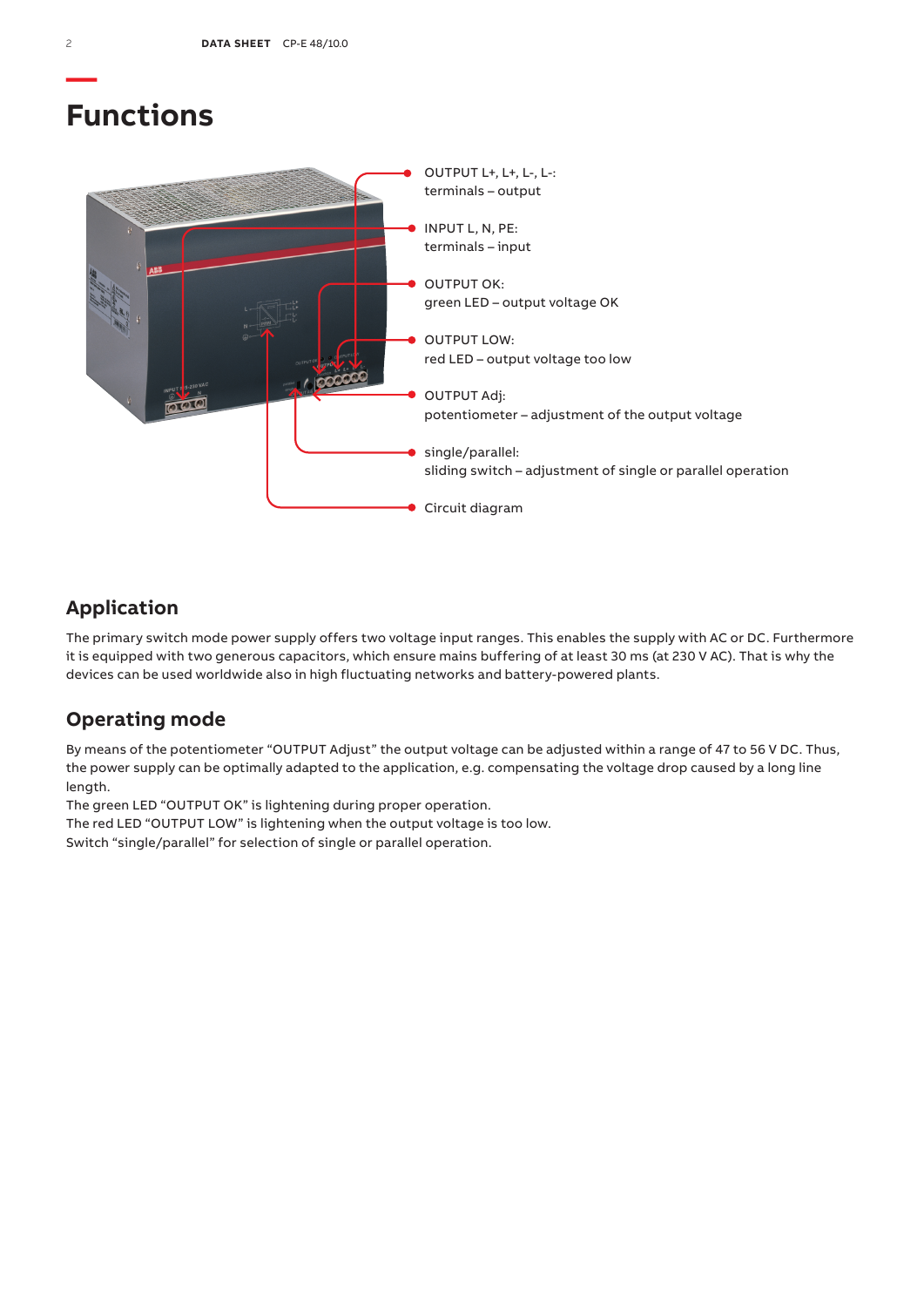# **Installation**

## **Mounting**

The switch mode power supply can be snapped on a DIN rail according to IEC/EN 60715 as shown in the accompanying picture. For that the device is set with its mounting rail slide on the upper edge of the mounting rail and locked by lifting it downwards.



## **Demounting**

Remove the switch mode power supply as shown in the accompanying picture. For that the latching lever is pulled downwards by means of the screwdriver. Alternatively you can press the unlock button to release the device. Then in both cases the device can be unhinged from the mounting rail edge and removed.



# **Mounting position**

The devices have to be mounted horizontally with the input terminals on the bottom. In order to ensure a sufficient convection, the minimum distance to other modules should not be less than 25 mm in vertical and horizontal direction.

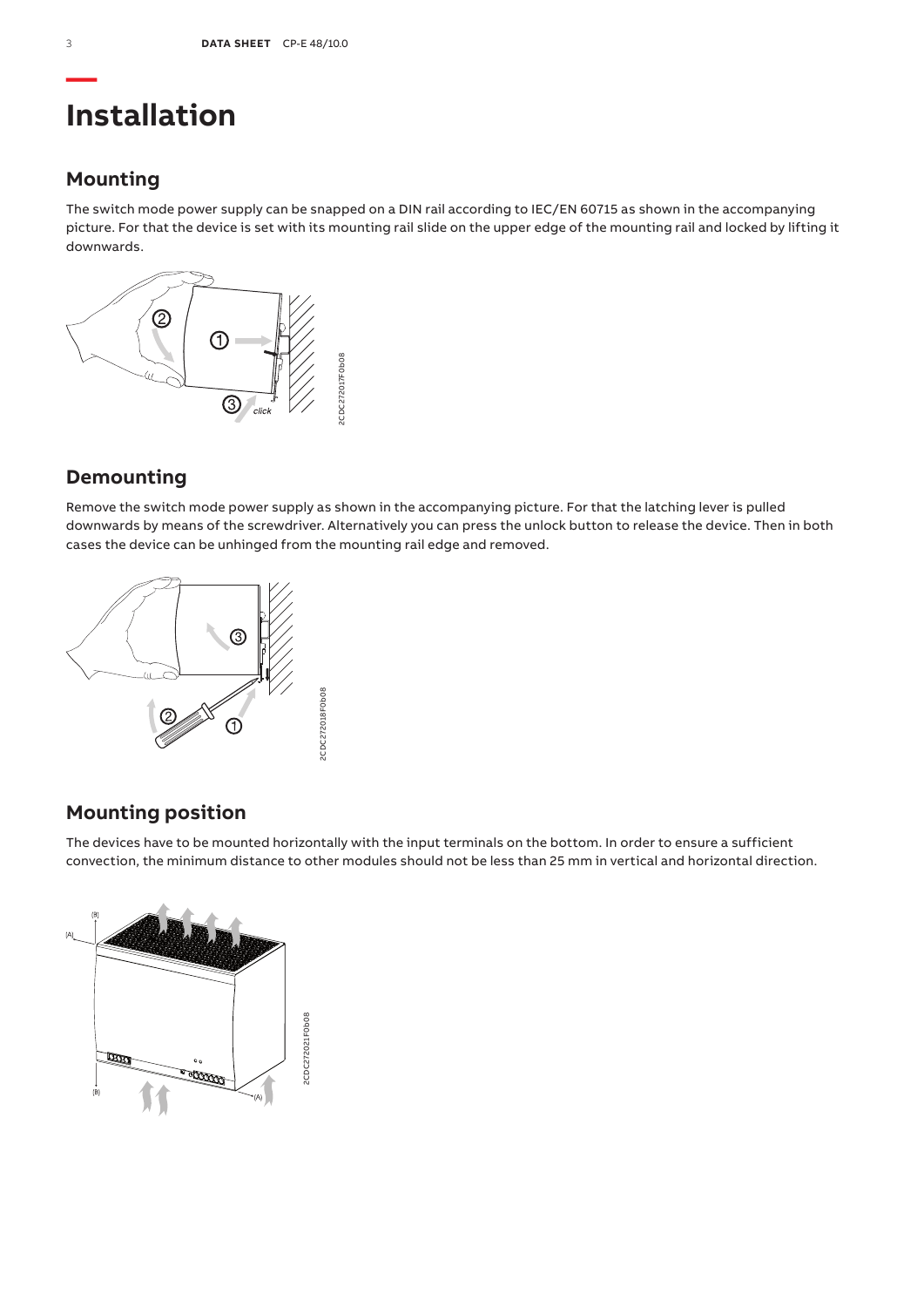# **Electrical connection**

Connect the input terminals L and N. The protective earth conductor PE must be connected. The installation must be executed acc. to EN 62368-1, provide a suitable disconnecting device (e. g. line protection switch) in the supply line. The input side is protected by an internal input fuse.

Rate the lines for the maximum output current (considering the short-circuit current) or provide a separate fuse protection. We recommend to choose the cable section as large as possible in order to minimize voltage drops. Observe the polarity. The device is overload, short-circuit and open-circuit proof. The secondary side of the power supply unit is electrically isolated from the input and internally not earthed (SELV) and can therefore be earthed by the user according to the needs with L+ or L- (PELV).

## **Connection diagram**

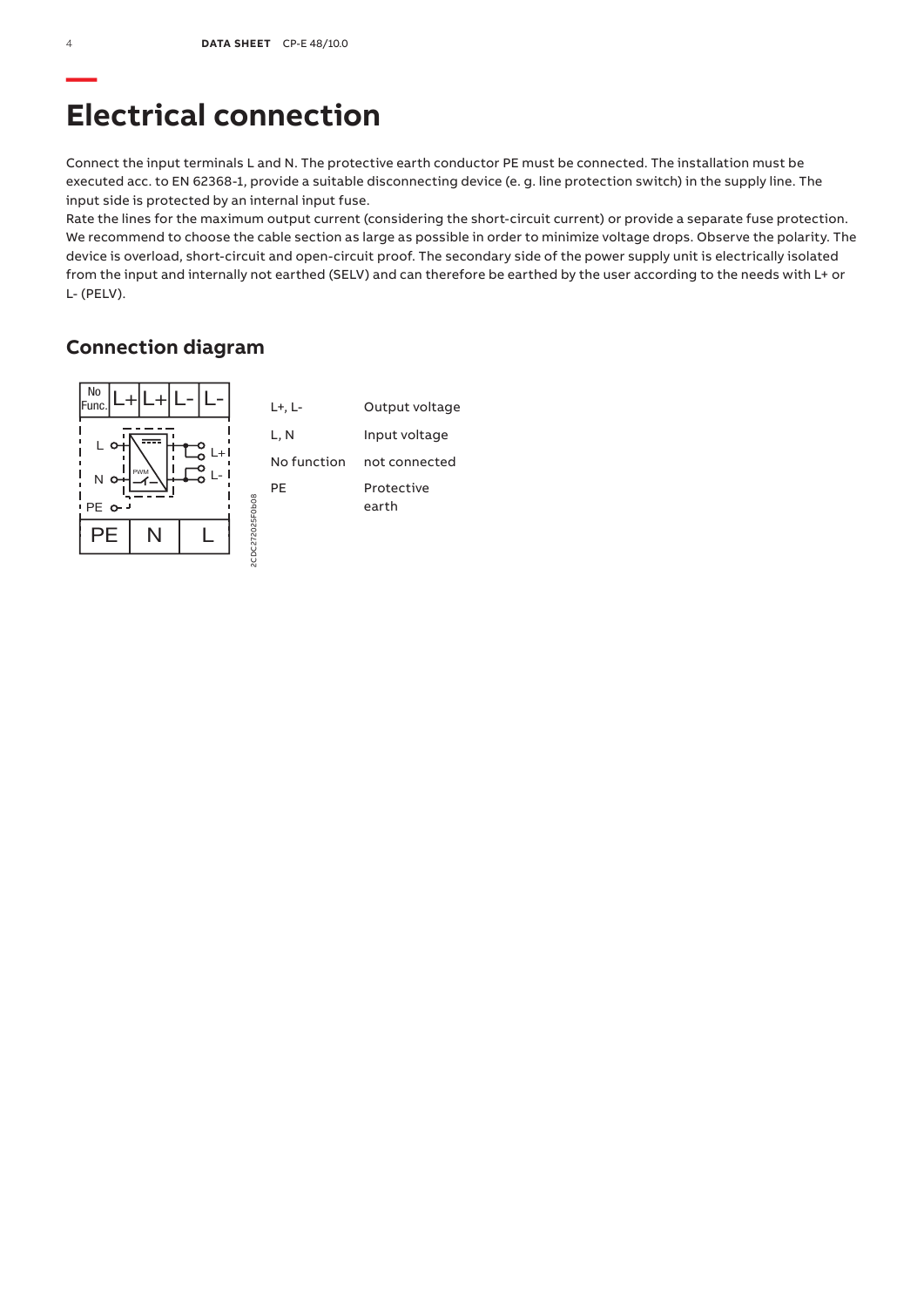# **— Safety instructions and warnings**



### **In operation pay attention to:**

- Do not modify the installation (primary and secondary side)! High current! Risk of electric arcs and electric shock (danger to life)!
	- Risk of burns: Depending on the operation conditions the housing can become hot.
- The device contains no user serviceable parts. In any case of device malfunction please send the unit back to manufacturer.

The device must be installed by qualified persons only and in accordance with the specific national regulations (e. g. VDE, etc.).

The CP-E power supplies are chassis-mounted units. It is maintenance-free and does not contain any integral setting elements and should therefore not be opened.



- Read the operating and installation instructions carefully and completely!
- Disconnect the system from the supply network and protect against switching on!



## **CAUTION**

Improper installation/operation may impair safety of personnel and cause operational difficulties or destruction of the unit.



### **WARNING**

### **Before start of operation the following must be ensured:**

- Connection to mains or DC supply according to the specific national regulations for class of protection I. Power supply cables and unit must be sufficiently fused. A disconnecting device has to be provided for the end product to disengage unit and supply cables from supply mains if required.
- Rate the output lines for the output current of the power supply and connect them with the correct polarity.
- In order to ensure sufficient convection the distance to the other devices has to be considered.



# **WARNING**

## **Danger to life!**

Never carry out work when voltage is present. The power supply contains components with high stored energy and circuits with high voltage! Do not introduce any objects into the unit and do not open the unit. With some units of this range the output is capable of providing hazardous energy. Ensure that the service personnel is protected against inadvertent contact with parts carrying energy. If the internal fuse is blown most probably the device is defect. In this case an examination of the device by the manufacturer is necessary.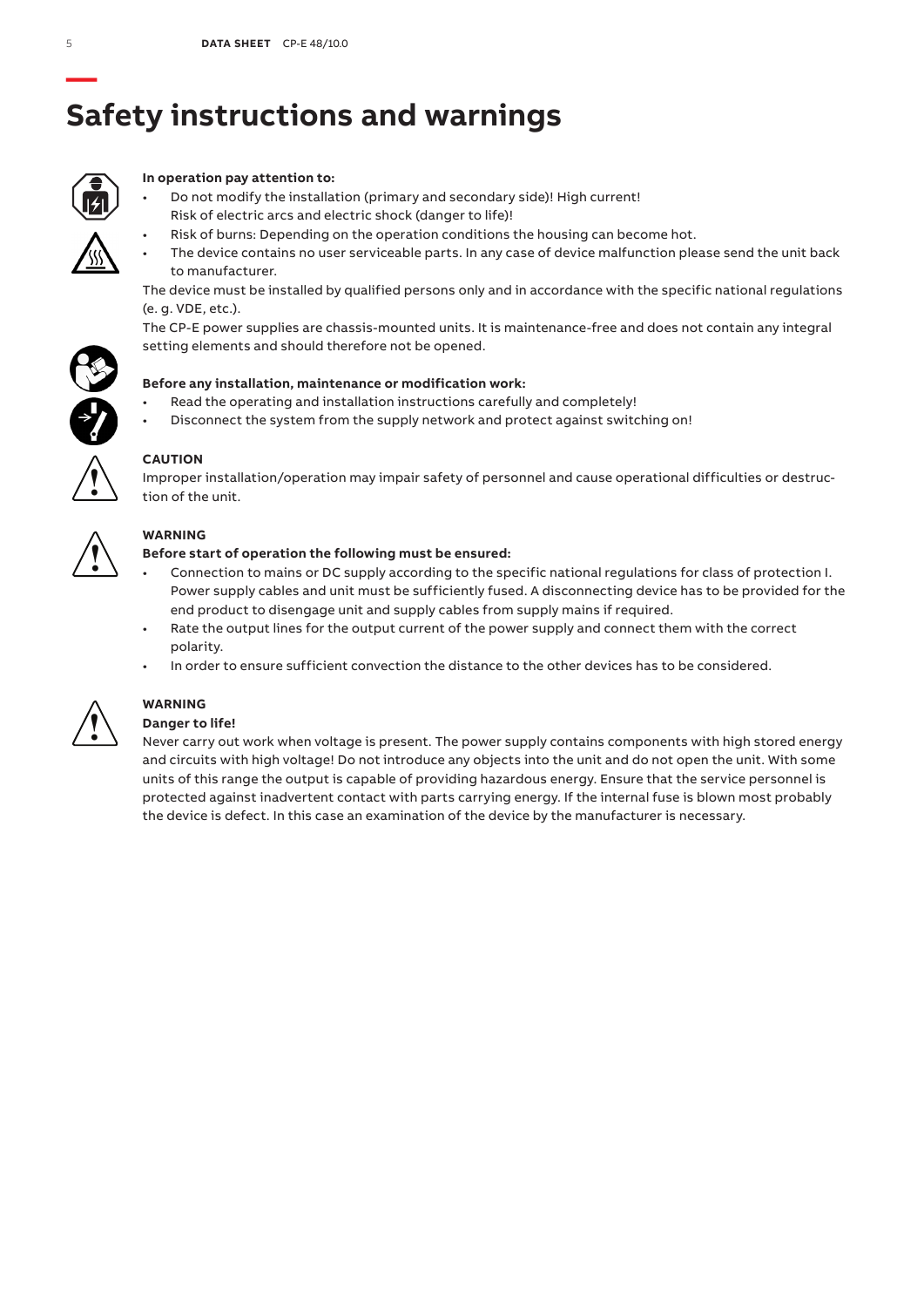# **Technical data**

Data at  $T_a$  = 25 °C, U<sub>in</sub> = 230 V AC and rated values, unless otherwise indicated

### **Input circuits**

| <b>Supply circuits</b>              |                                 |                                              |
|-------------------------------------|---------------------------------|----------------------------------------------|
| Rated input voltage U <sub>in</sub> | L,N                             | 115 / 230 V AC                               |
| Input voltage range                 | AC                              | 90-264 V                                     |
|                                     | DC                              | 120-375 V                                    |
| Frequency range                     | AC                              | 47-63 Hz                                     |
| Typical input current               | at 115 V AC                     | 4.9 A                                        |
|                                     | at 230 V AC                     | 2.5A                                         |
| Typical power consumption           |                                 | 528 W                                        |
| Inrush current limiting             | at 115 V AC<br>25 A (max. 5 ms) |                                              |
|                                     | at 230 V AC                     | 50 A (max. 5 ms)                             |
| Discharge current                   | input / output                  | 0.25mA                                       |
|                                     | input / $PE$                    | 3.5 <sub>m</sub> A                           |
| Power failure buffering time        | at 115 V AC                     | min. 25 ms                                   |
|                                     | at 230 V AC                     | min. 30 ms                                   |
| Internal input fuse                 |                                 | 10 A slow-acting / 250 V AC                  |
| Power factor correction (PFC)       |                                 | yes, active, 115 V AC: 0.99 / 230 V AC: 0.97 |

#### **—**

**—**

### **User interface**

| Indication of operational states |                      |                           |
|----------------------------------|----------------------|---------------------------|
| Output voltage                   | OUTPUT OK: green LED | L: output voltage OK      |
|                                  | OUTPUT LOW: red LED  | L: output voltage too low |

#### **Output circuit**

| Rated output voltage                                 | L+, L+, L-, L-                                             | 48 V DC                                                                        |
|------------------------------------------------------|------------------------------------------------------------|--------------------------------------------------------------------------------|
| Tolerance of the output voltage                      |                                                            | $0+1$ %                                                                        |
| Adjustment range of the output voltage               |                                                            | 47-56 V DC                                                                     |
| Rated output power                                   |                                                            | 480W                                                                           |
| Rated output current I,                              | $T_a \leq 55 °C$                                           | 10 A                                                                           |
| Derating of the output current                       | 55 °C < $T_a \le 70$ °C                                    | $2.5\%$ /°C                                                                    |
| Maximum deviation with                               | load change statical                                       | ±1 % (single mode)<br>±5 % (parallel mode)                                     |
|                                                      | change of output voltage within the<br>input voltage range | ±0.5%                                                                          |
| Control time                                         |                                                            | < 2 ms                                                                         |
| Starting time after applying                         | at I <sub>r</sub>                                          | max.1s                                                                         |
| the supply voltage                                   | with 7000 µF                                               | max. 1.5 s                                                                     |
| Rise time                                            | at I <sub>r</sub>                                          | max. 150 ms                                                                    |
|                                                      | with 7000 µF                                               | max. 500 ms                                                                    |
| Fall time                                            |                                                            | max. 150 ms                                                                    |
| Residual ripple and switching peaks<br>$BW = 20 MHz$ |                                                            | $100 \text{ mV}$                                                               |
| Parallel connection                                  |                                                            | configurable, to increase power, up to 3 devices,<br>min. 0.1 l, - max. 0.9 l, |
| Series connection                                    |                                                            | yes, to increase voltage, max. 2 devices                                       |
| Resistance to reverse feed                           |                                                            | max. 63 V DC                                                                   |

**—**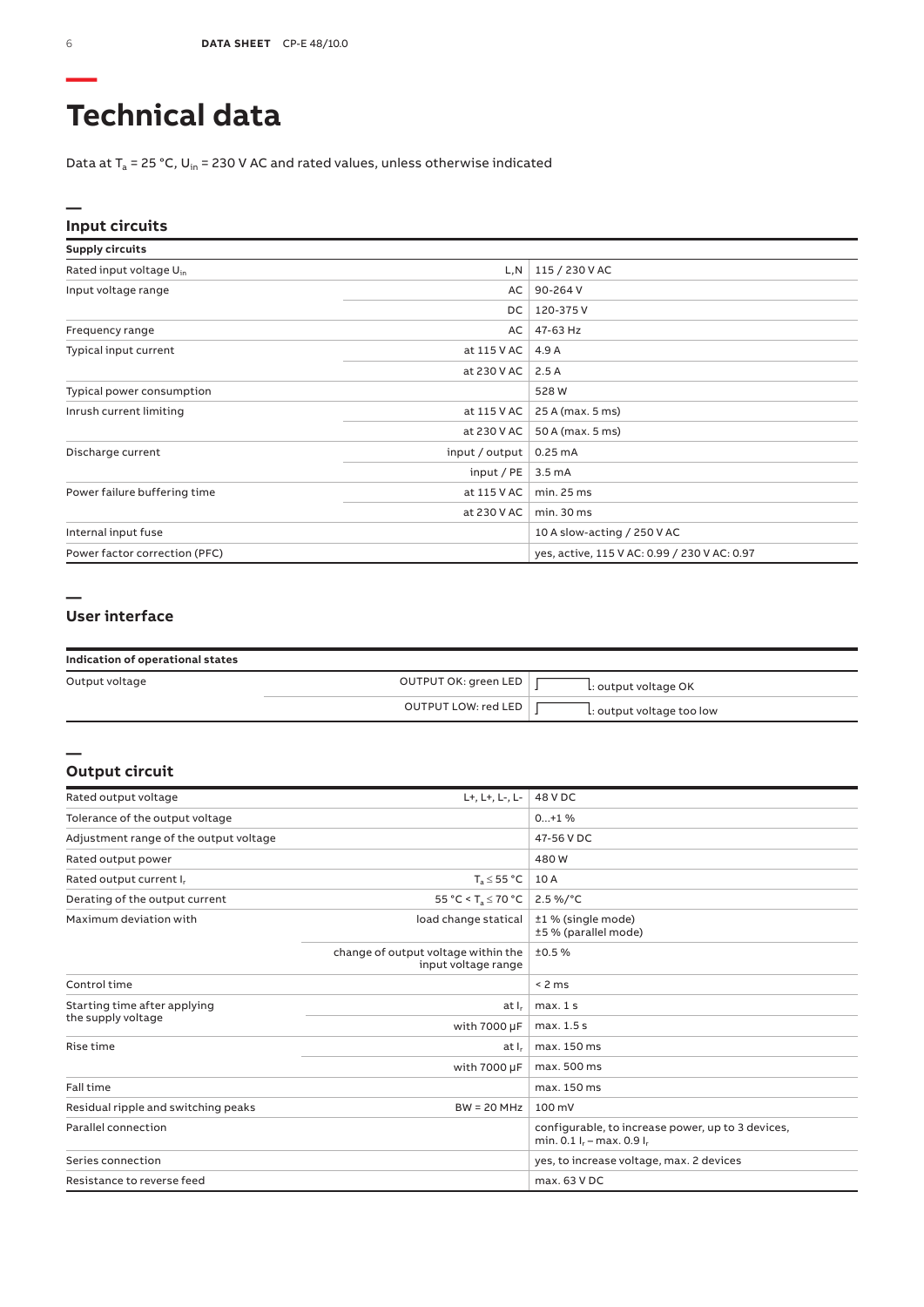#### **Output circuit – no-load, overload and short-circuit behaviour**

| Characteristic curve of output | U/I characteristic curve                |  |
|--------------------------------|-----------------------------------------|--|
| Short-circuit protection       | continuous short-circuit proof          |  |
| Short-circuit behaviour        | continuation with output power limiting |  |
| Overload protection            | output power limitation                 |  |
| No-load protection             | continuous no-load stability            |  |
| Starting of capacitive loads   | 7000 µF                                 |  |

#### **—**

#### **General data**

| Power dissipation                    |                       | typ. 60 W                                                             |  |
|--------------------------------------|-----------------------|-----------------------------------------------------------------------|--|
| Efficiency                           |                       | typ. 89 %                                                             |  |
| Duty time                            |                       | 100%                                                                  |  |
| Dimensions ( $W \times H \times D$ ) |                       | 175 x 123.6 x 123.6 mm<br>$(6.89 \times 4.87 \times 4.87 \text{ in})$ |  |
| Weight                               |                       | 1,839 kg (4,054 lb)                                                   |  |
| Material of housing                  |                       | metal                                                                 |  |
| Mounting                             |                       | DIN rail (IEC/EN 60715), snap-on mounting without any tool            |  |
| Mounting position                    |                       | horizontal                                                            |  |
| Minimum distance to other units      | horizontal / vertical | 25 mm / 25 mm (0.98 in / 0.98 in)                                     |  |
| Degree of protection                 | housing / terminals   | IP20 / IP20                                                           |  |
| <b>Protection class</b>              |                       |                                                                       |  |

**—**

**—**

#### **Electrical connection – input circuit / output circuit**

| Connecting capacity | fine-strand with wire end ferrule $\vert$ 0.2-4 mm <sup>2</sup> (24-11 AWG) |                                          |  |
|---------------------|-----------------------------------------------------------------------------|------------------------------------------|--|
|                     | fine-strand without wire end ferrule                                        |                                          |  |
|                     | rigid                                                                       | 0.2-6 mm <sup>2</sup> (24-10 AWG         |  |
| Stripping length    |                                                                             | 8 mm (0.31 in)                           |  |
| Tightening torque   |                                                                             | $1.0$ Nm (9 lb.in) / 0.62 Nm (5.5 lb.in) |  |

### **Environmental data**

| Ambient temperature range                 |  | operation   -40+70 °C (-40+158 °F)                                |  |
|-------------------------------------------|--|-------------------------------------------------------------------|--|
|                                           |  | rated load   -40+55 °C (-40+131 °F)                               |  |
|                                           |  | storage $-40+85$ °C $(-40+185$ °F)                                |  |
| Damp heat                                 |  | 95 % RH, without condensation                                     |  |
| Vibration (sinusoidal) (IEC/EN 60068-2-6) |  | 10-500 Hz, 2 G, along X, Y, Z each axis, 60 min. for each<br>axis |  |
| Shock (half-sine) (IEC/EN 60068-2-27)     |  | 15 G, 11 ms, 3 axis, 6 faces, 3 times for each face               |  |

**— Isolation data**

**—**

| Rated insulation voltage U <sub>i</sub> | input / output $\vert$ 3 kV AC |                                     |
|-----------------------------------------|--------------------------------|-------------------------------------|
|                                         | input / PE $\vert$ 1.5 kV AC   |                                     |
|                                         |                                | output / PE   0.5 kV AC; 0.71 kV DC |
| Pollution degree                        |                                |                                     |
| Overvoltage category                    |                                |                                     |

### **Standards / Directives**

| Standards              | IEC/EN 62368-1     |
|------------------------|--------------------|
| Low Voltage Directive  | 2014/35/EU         |
| Protective low voltage | SELV (IEC 60950-1) |
| <b>EMC Directive</b>   | 2014/30/EU         |
| <b>RoHS Directive</b>  | 2011/65/EU         |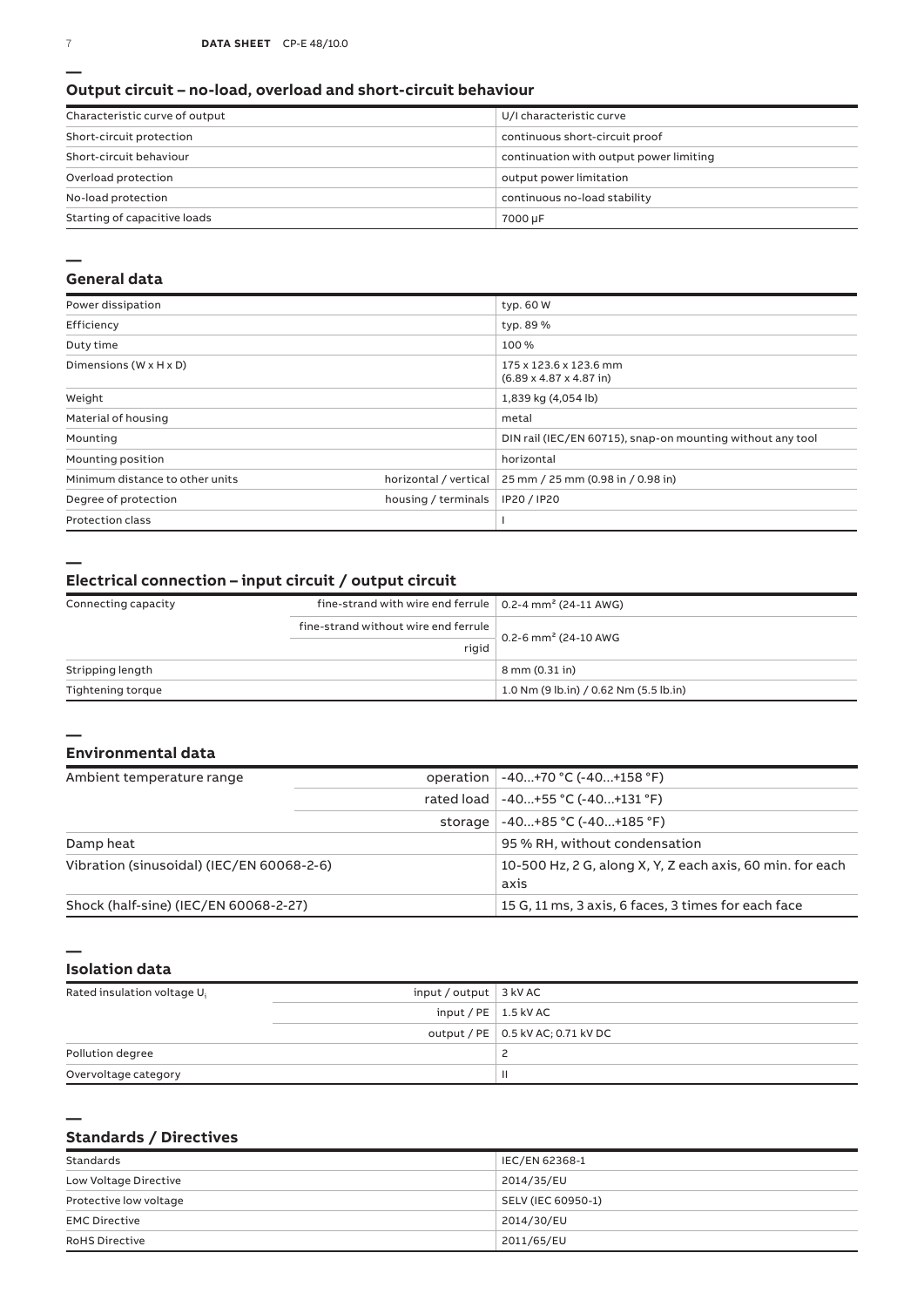#### **Electromagnetic compatibility**

| Interference immunity to                                     |                        | IEC/EN 61000-6-2                                                |
|--------------------------------------------------------------|------------------------|-----------------------------------------------------------------|
| electrostatic discharge                                      | IEC/EN 61000-4-2       | Level 4 (air discharge 15 kV / contact discharge 8 kV)          |
| radiated, radio-frequency,<br>electromagnetic field          | IEC/EN 61000-4-3       | Level 3 (10 V/m)                                                |
| electrical fast transient / burst                            | IEC/EN 61000-4-4       | Level 4 (4 kV / 2.5 kHz)                                        |
| surge                                                        | IEC/EN 61000-4-5       | L-L Level 3 (2 kV) / L-PE Level 4 (4 kV)                        |
| conducted disturbances, induced by<br>radio-frequency fields | IEC/EN 61000-4-6       | Level 3 (10 V)                                                  |
| power frequency magnetic fields                              | IEC/EN 61000-4-8       | Level 4 (30 A/m)                                                |
| voltage dips, short interruptions<br>and voltage variations  | IEC/EN 61000-4-11      | dip: >95 % 10 ms / >30 % 500 ms<br>interruptions: >95 % 5000 ms |
| Interference emission                                        |                        | IEC/EN 61000-6-3                                                |
| high-frequency radiated                                      | IEC/CISPR 22, EN 55022 | Class B                                                         |
| high-frequency conducted                                     | IEC/CISPR 22, EN 55022 | Class B                                                         |
| limits for harmonic current emissions                        | IEC/EN 61000-3-2       | Class D                                                         |

# **Technical diagrams**

## **Output behaviour**



#### **Characteristic curve of output at Ta = 25 °C**

The switch mode power supply CP‑E 48/10.0 is able to supply at 48 V DC output voltage and

• at an ambient temperature of:

≤ 55 °C a continuous output current of approx. 10 A

• at ambient temperatures of:

55 °C <  $T_a \le 70$  °C the output power has to be reduced by 2.5 % per °C temperature increase.

If the switch mode power supply is loaded with an output current > 10 A, the operating point is passing through the U/I characteristic curve shown.

**—**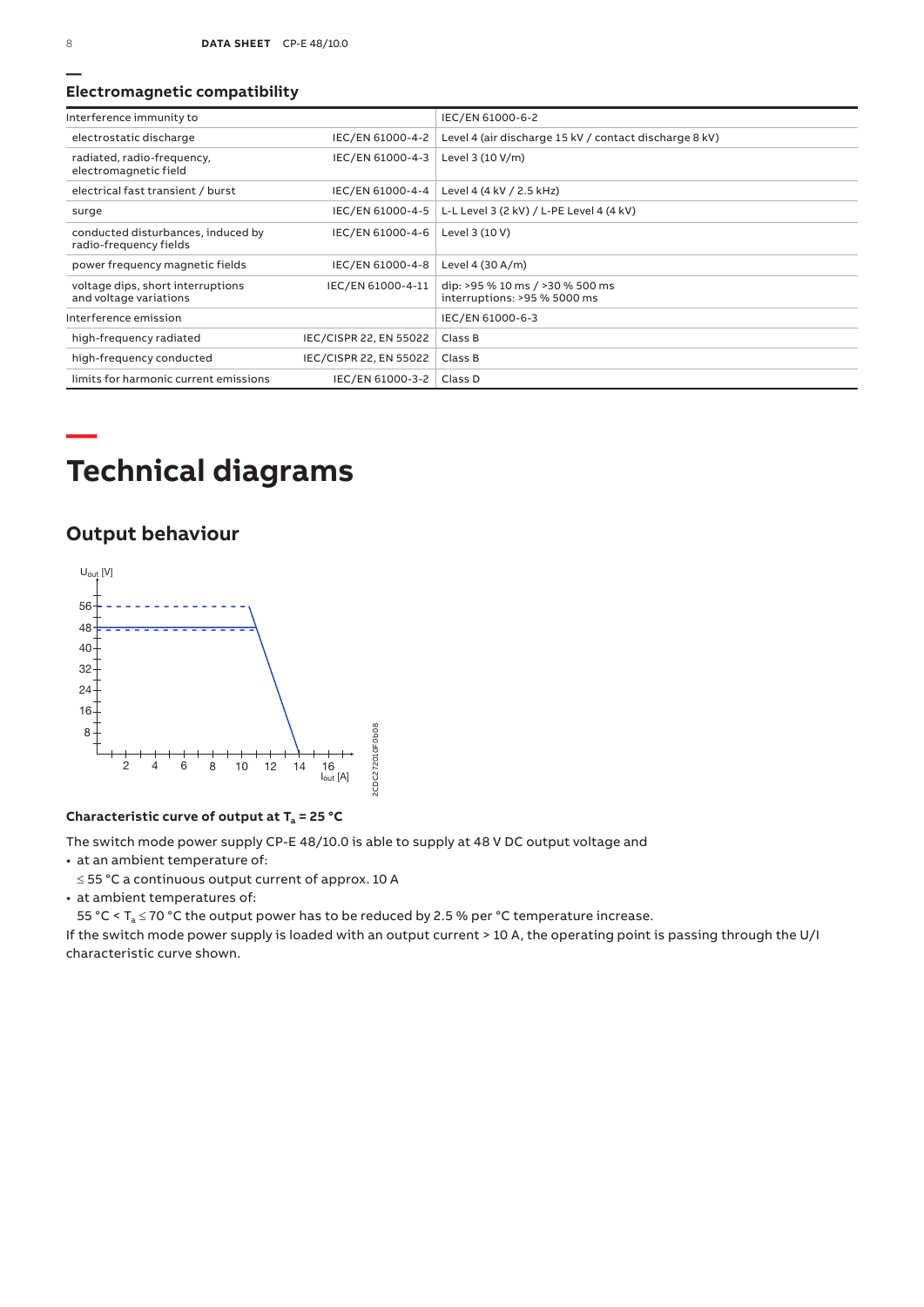## **Temperature behaviour**



**Characteristic curve of temperature at rated load**

# **— Dimensions**

in mm [inches]



**CP-E 48/10.0**

**—**

# **Further documentation**

| Document title                 | <b>Document type</b> | Document number    |
|--------------------------------|----------------------|--------------------|
| Electronic Products and Relays | Technical cataloque  | 2CDC 110 004 C02xx |
| Power Supply Units             | Application manual   | 2CDC 114 048 M020x |

You can find the documentation on the internet at www.abb.com/lowvoltage -> Automation, control and protection -> Power supplies.

# **— CAD system files**

You can find the CAD files for CAD systems at http://abb-control-products.partcommunity.com -> Low Voltage Products & Systems -> Control Products -> Power Supplies.